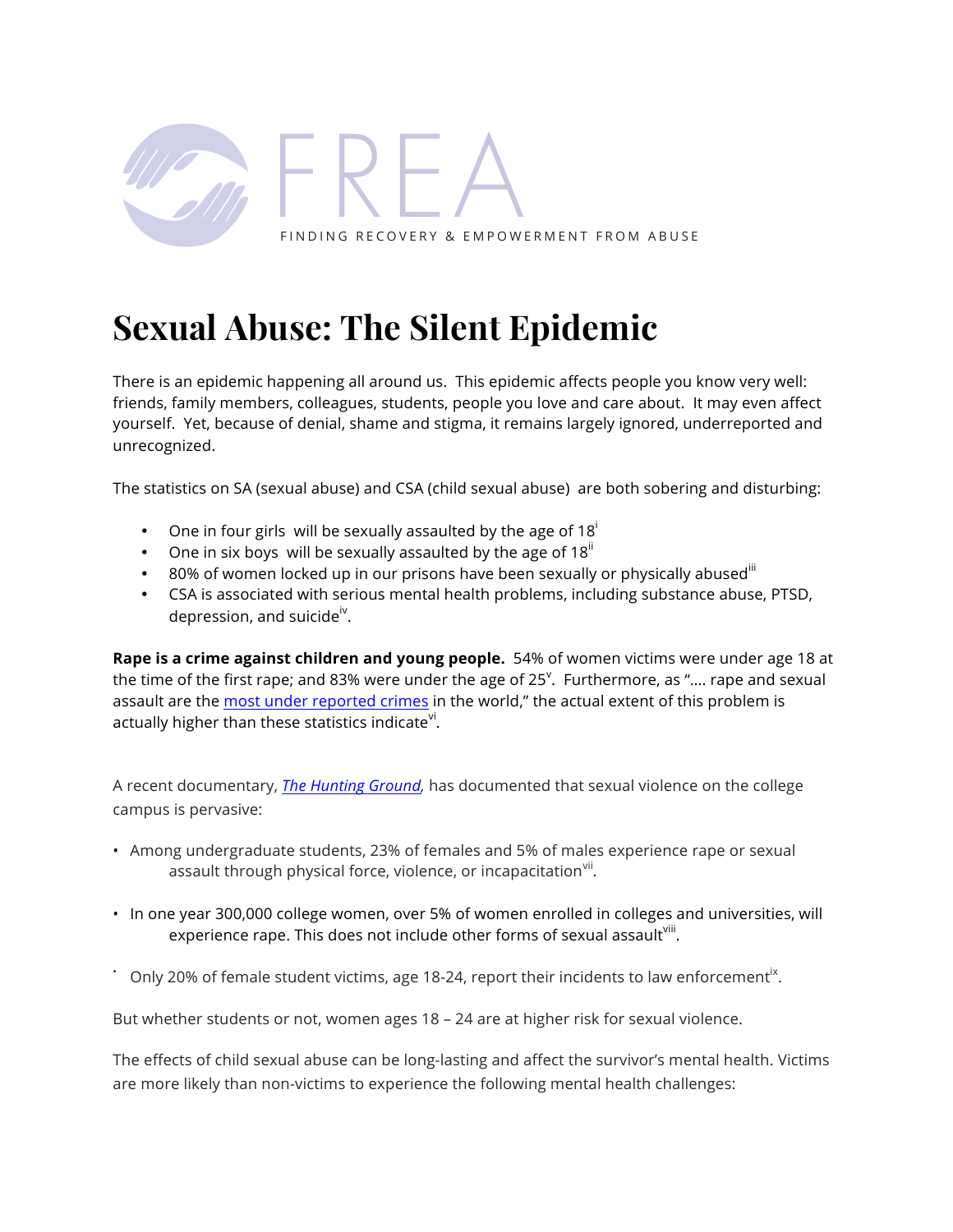- About 4 times more likely to become addicted to drugs
- About 4 times more likely to experience PTSD as adults
- $\cdot$  About 3 times more likely to experience depression or mental illness<sup>x</sup>.
	- Many physical symptoms are associated with sexual victimization including chronic pelvic pain, premenstrual syndrome, gastrointestinal disorders, headaches, back pain, and facial pain<sup>xi</sup>.

### **How Sexual Abuse Affects People**

Many survivors of sexual assaults appear to recover on their own (with a little help from their friends, or with professional counseling). But many sexual assaults, especially CSA, become 'invisible wounds' which can affect them for the rest of their lives. Survivors talk about feeling 'deeply scarred' or like they're 'damaged goods.' Sexual abuse and assaults can trigger PTS (Post Traumatic Stress), which may not show up until years later. Some survivors don't discover their abuse until they're in their 40's, 50's or 60's, when symptoms and memories begin to surface.

Symptoms of sexual abuse and assault can include:

- *Aches and pains (with no visible cause), tension, headaches*
- *Anger, irritability, angry outbursts*
- *Anxiety, depression and panic attacks*
- *Addictions to alcohol, drugs, relationships, 'emotional eating'*
- *Feeling 'weak' or constantly tired; numb or disconnected*
- *Difficulties focusing, concentrating, 'getting things done'*
- *Nightmares and sleep problems*
- *Self-harming, self-hatred and suicidexii.*

Sexual abuse can also wreak havoc on relationships. Survivors report experiencing:

- *Feeling angry, irritable, angry outbursts, feeling 'crazy,' crying, yelling or screaming*
- *Boundaries: lacking good boundaries, letting people 'walk all over them;' or overly rigid*
- *Moods: feeling upset or crying "for no reason;" feeling 'crazy' 'unstable' or 'irrational'*
- *Lack of trust: not able to trust others, a partner, or even oneself*
- *Intimacy issues: avoiding intimacy while still craving it*
- *Sexuality: avoiding sex, or being overly promiscuous*
- *Self-blame: low self-esteem and self-worth.*

A recent meta-analysis reviewed nearly 200 independent studies involving more than 230,000 adult participants. This analysis, which reviewed 40 years of research, found that sexual assault is associated with increased risk for anxiety, depression, substance abuse, suicidality, and other mental health conditions $x^{\text{iii}}$ .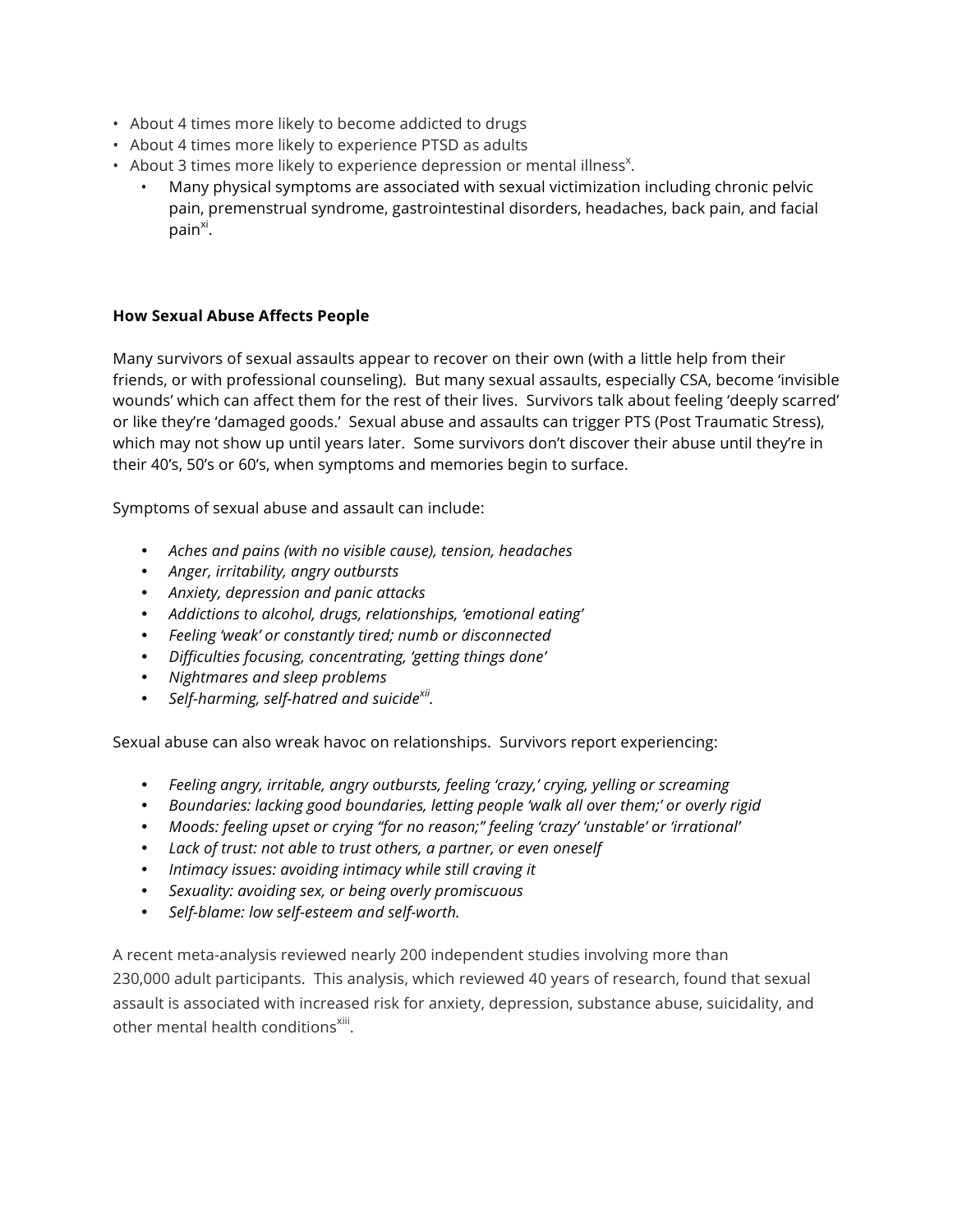

https://medicalxpress.com/news/2017-08-suicide-mental-health-conditionslinked.html?utm\_source=nwletter&utm\_medium=email&utm\_campaign=daily-nwletter

Sexual abuse does not occur by itself: people who've been sexually abused have often experienced physical and emotional abuse as well. The **ACE Study** documented the effects of ACEs (Adverse Childhood Experiences, or traumas) on both mental and physical health. The major findings include:

- *ACEs (Adverse Childhood Experiences) are much more common than previously suspected*
- *ACE's can include: physical, emotional and sexual abuse; physical or emotional neglect or abandonment; having an alcoholic or addicted parent or family member who is incarcerated or mentally ill.*
- *Direct correlation between ACEs and addictions, anxiety, alcoholism, depression, smoking, obesity & over-eating, intimate partner violence, having multiple sexual partners and suicide attempts.*
- *Direct correlation between ACEs and physical conditions, including cancer, heart disease, strokes, diabetes, hypertension & 11 other conditionsxiv.*

## **What can we do?**

Most sexual assaults are perpetrated by someone known to the victim; and often by a family member. We all can take an active role in our own safety, and the safety of our loved ones. While we cannot completely eliminate the risk of sexual violence, there are strategies we can follow to reduce that risk, and to be pro-active when something does occur.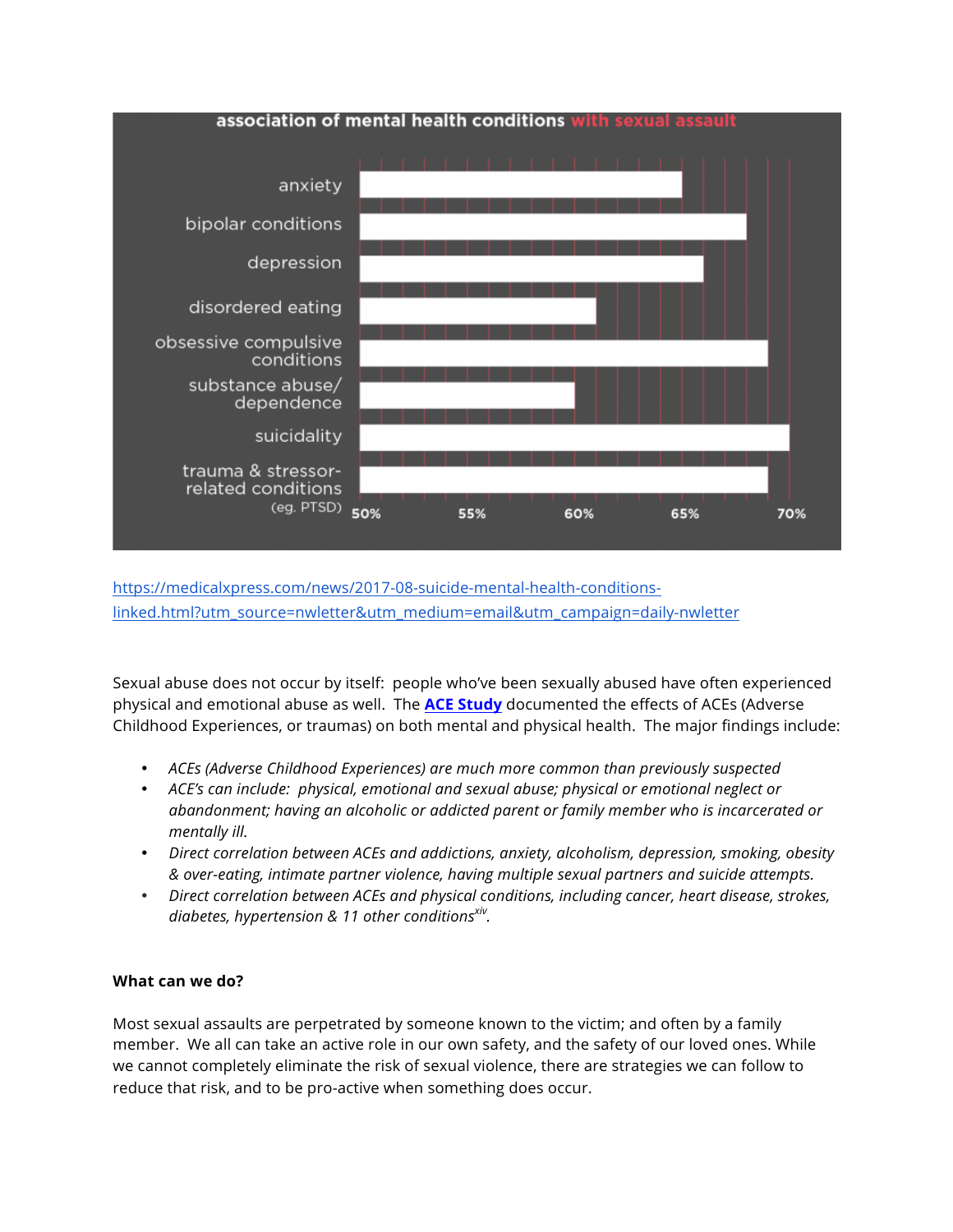RAINN ((Rape, Abuse & Incest National Network) has some excellent resources on preventing sexual assault:

Protecting children from sexual assault

Keeping Safe for Students

Staying safe on campus

Preventing sexual assault

Planning for safety

### **Therapy for sexual abuse**

The most common treatment for sexual assault and child sexual abuse is cognitive therapy (also called 'talk therapy.') Cognitive therapy is a short-term form of psychotherapy based on the idea that how we think affects how we feel emotionally. Cognitive therapy focuses on present thinking, behavior, and communication rather than on past experiences, and is oriented toward problem solving. Cognitive therapy has been applied to a broad range of problems including depression, anxiety, panic, fears, eating disorders, substance abuse, and personality issues.

While it can feel good to 'talk about it,' and 'get it off your chest,' the effects ---- especially symptoms ----- usually don't change or go away; and many people remain in talk therapy for years. In some cases, talking and continually rehashing the past can reinforce old limiting beliefs, the sense of being a 'victim,' and can make things worse.

Over the past 20 years several alternative approaches to treating sexual abuse have emerged. These techniques are called 'energy therapies,' as they work with energy in our bodies. While they may look 'strange' --- moving the eyes back and forth, or tapping acupressure points with our fingertips --- they are being proven to be effective, and the results are often surprisingly longlasting $^{x}$ .

Also called 'power therapies,' these approaches include:

EFT: The Emotional Freedom Techniques

TFT: Thought Field Therapy

TTT: Trauma Tapping Technique

TAT: Tapas Acupressure Technique

EMDR: Eye Movement Desensitization and Reprocessing.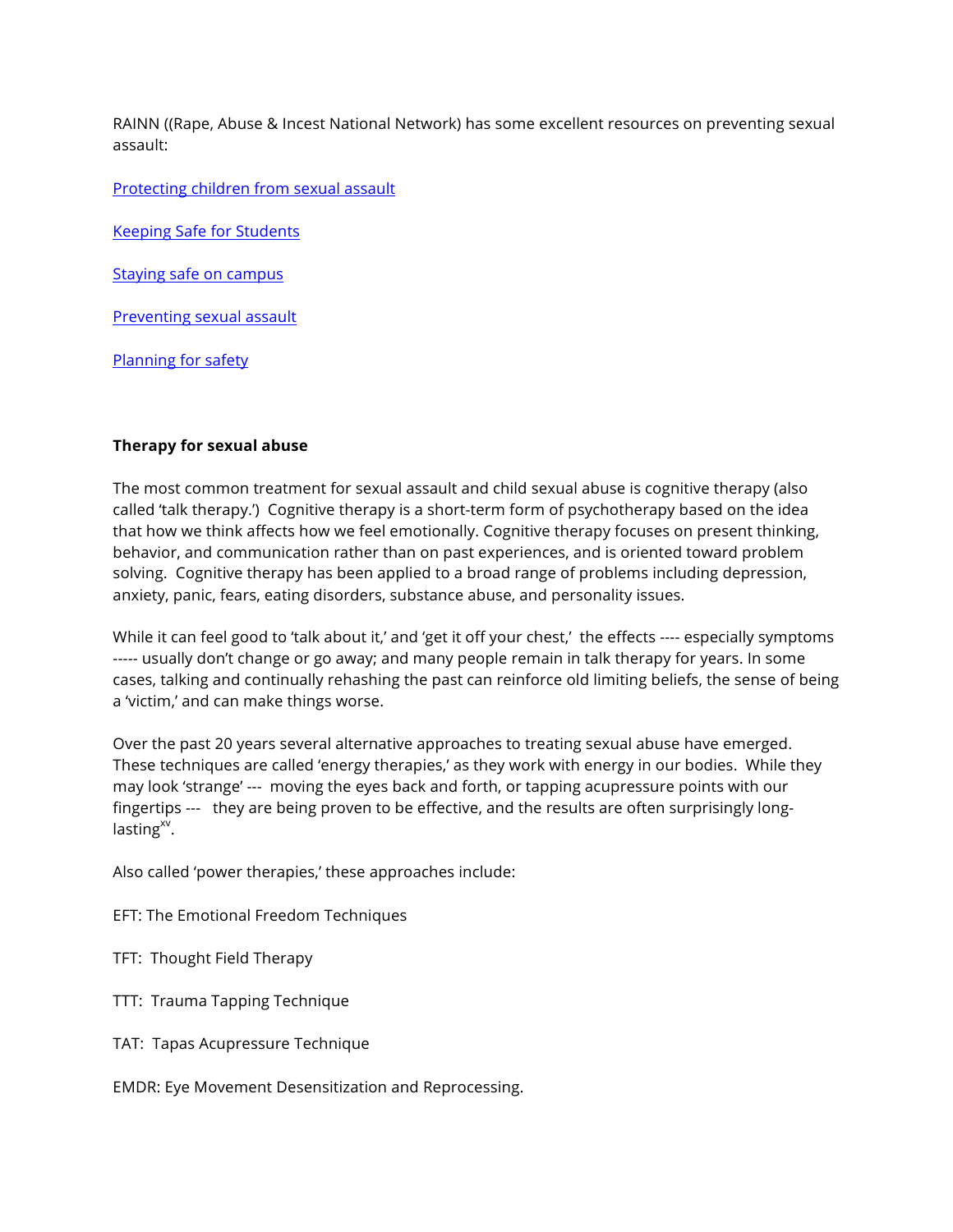Many counselors and therapists are adopting these techniques because:

- *They have minimal or no side-effects*
- *They are highly effective*
- *The results are long-lasting*
- *They tend to work faster than talk therapies*
- *They can be used for self-healing & self-empowerment..*

While using energy therapy, survivors often report:

- *"It's just GONE."*
- *"It's O.K. now. It's all over."*
- *"It doesn't bother me anymore."*
- *"I can't quite find it – it seems very distant now."*
- *"I can see it, but it doesn't have anything to do with me."*
- *"I don't care about it anymore – it's just not important."*
- *"I'm not afraid anymore; I feel fine."*
- *"I don't feel the way I used to."*

As one therapist told me: *"If my client is open to it, I always use energy therapy as part of their treatment for sexual abuse and assault. It is gentle and thorough, and often able to heal at a deeper level than words alone can reach. "*

These changes can happen in only a few minutes of treatment, and yet the inner transformation is often profound and enduring. There is also often a generalization effect: meaning that the treatment of one issue can trigger resolution of other related issues. Energy techniques can be used to treat a wide variety of symptoms including:

- *fears, worries, anxieties, panic and phobias*
- *painful memories, grief and traumatic experiences*
- *stress, burnout, exhaustion*
- *anger, rage, resentment, irritability*
- *moodiness, sadness, depression*
- *insecurity, low self-worth*
- *relationship issues*
- *performance issues*
- *limiting beliefsxvi*

**You will find many interesting cases and success stories in our SUCCESS STORIES section; and information on how to use some of these techniques for yourself in our \_\_\_\_\_\_\_\_\_\_\_\_ section.**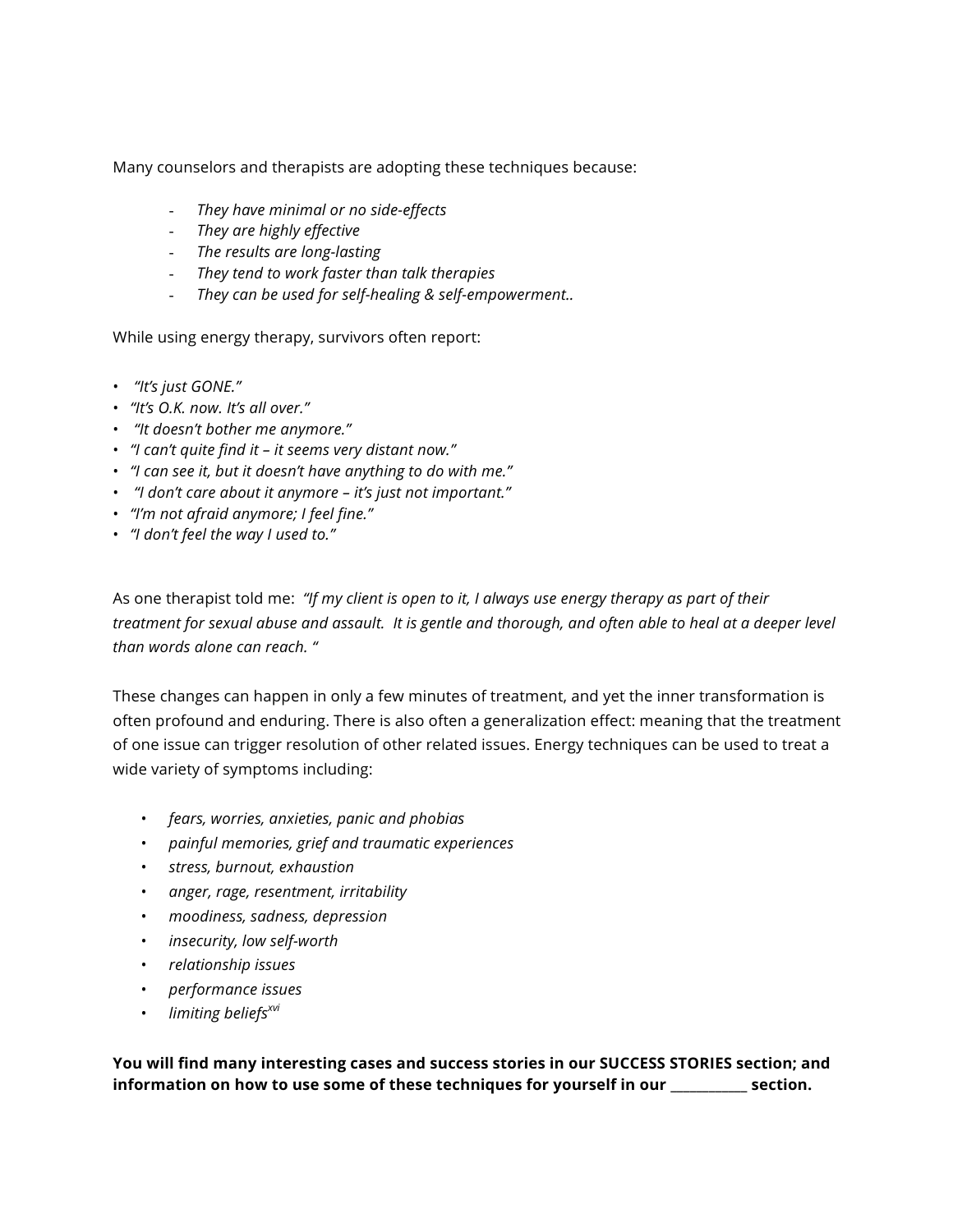We wish you many Blessings on your Healing Journey.

# **References**

 

<sup>i</sup> Finkelhor, David, et al. "Sexual Abuse in a National Survey of Adult Men and Women: Prevalence, Characteristics and Risk Factors," Child Abuse and Neglect, 1990.

<sup>ii</sup> Finkelhor, David, et al. "Sexual Abuse in a National Survey of Adult Men and Women: Prevalence, Characteristics and Risk Factors," Child Abuse and Neglect, 1990.

iii https://rewire.news/article/2007/12/11/powerless-in-prison-sexual-abuse-against-incarceratedwomen/

iv Freyd, J., et al. (2005). The Science of Child Sexual Abuse. *Science 308* (5721), 501. http://www.stopfamilyviolence.org/info/child-sexual-abuse/the-science-of-child-sexual-abuse/

v Tjaden, Patricia and Thoennes, Nancy. November 1998. Prevalence, Incidence and Consequences of Violence Against Women: Findings from the National Violence Against Women Survey. Washington, DC: National Institute of Justice, Office of Justice Programs, US Department of Justice.

v<sup>i</sup> In 1996, more than two-thirds of rape/sexual assaults committed in the nation remained unreported. *(Ringel, C. (1997, November). Criminal Victimization in 1996, Changes 1995-1996 with Trends 1993-1996, NCJ-165812, p.3. Washington, DC: Bureau of Justice Statistics, U.S. Department of Justice.)*

vii David Cantor, Bonnie Fisher, Susan Chibnall, Reanna Townsend, et. al. Association of American Universities (AAU), Report on the AAU Campus Climate Survey on Sexual Assault and Sexual Misconduct (September 21, 2015).

viii Kilpatrick, D.G., Resnick, H.S., Ruggierio, K.J., Conoscenti, L.M., & McCauley, J. (2007). Drug- facilitated, incapacitated, and forcible rape: a national study (NCJ 219181) Medical University of South Carolina, National Crime Victims Research & Treatment Center; Charleston, SC

<sup>ix</sup> Department of Justice, Office of Justice Programs, Bureau of Justice Statistics, Rape and Sexual Victimization Among College-Aged Females, 1995-2013 (2014).<br><sup>x</sup> H.M Zinzow, H.S. Resnick, J.L. McCauley, A.B. Amstadter, K.J. Ruggiero, & D.G. Kilpatrick,

Prevalence and risk of psychiatric disorders as a function of variant rape histories: results from a national survey of women. Social psychiatry and psychiatric epidemiology, 47(6), 893-902 (2012).

xi Koss, MP, Heslet L. "Somatic Consequences of Violence Against Women." Archives of Family Medicine, 1992.